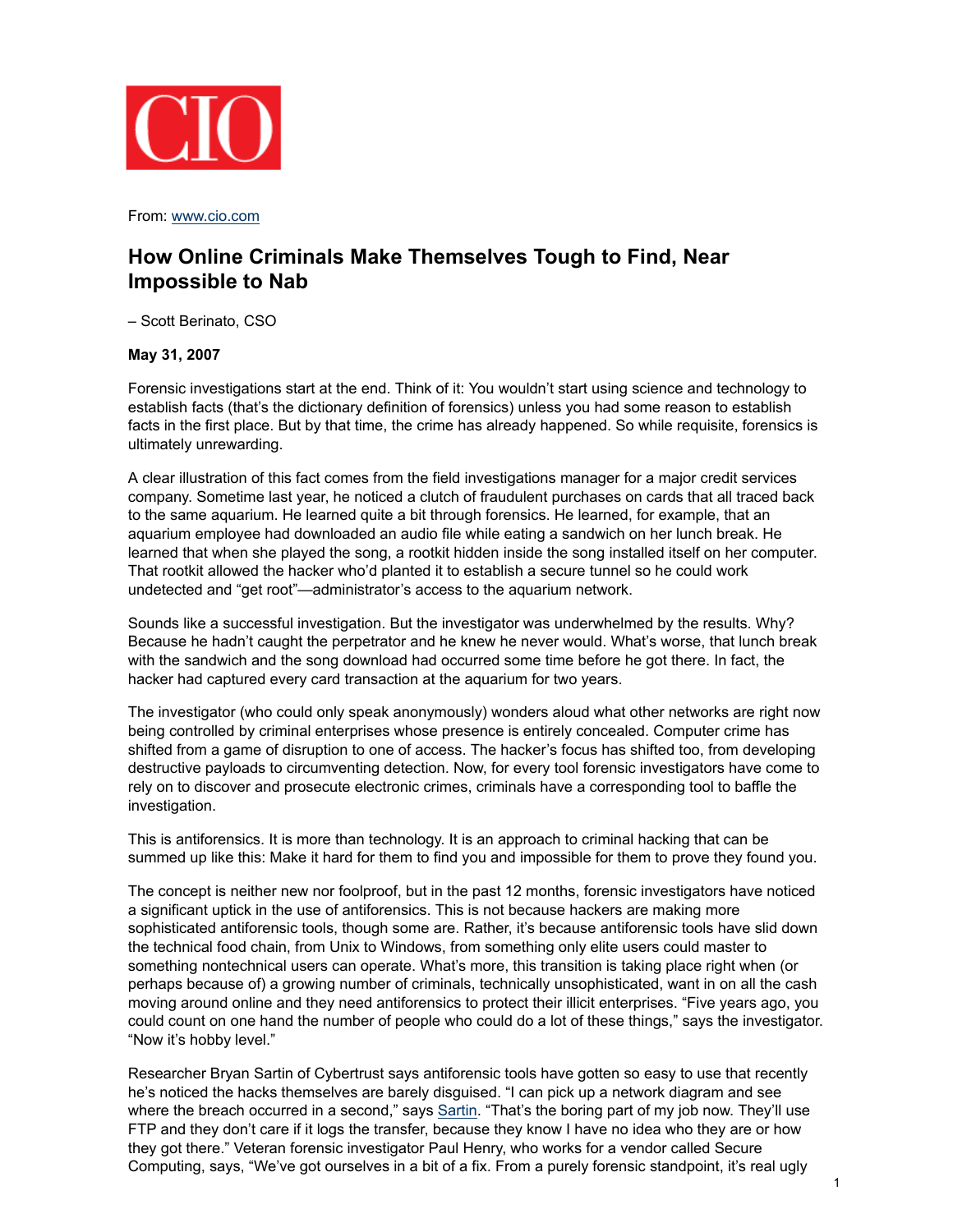out there." Vincent Liu, partner at Stach & Liu, has developed antiforensic tools. But he stopped because "the evidence exists that we can't rely on forensic tools anymore. It was no longer necessary to drive the point home. There was no point rubbing salt in the wound," he says.

The investigator in the aquarium case says, "Antiforensics are part of my everyday life now." As this article is being written, details of the  $TJX$   $(TJX)$  breach—called the biggest data heist in history, with more than 45 million credit card records compromised—strongly suggest that the criminals used antiforensics to maintain undetected access to the systems for months or years and capture data in real time. In fact, the TJX case, from the sparse details made public, sounds remarkably like the aquarium case on a massive scale. Several experts said it would be surprising if antiforensics weren't used. "Who knows how many databases containing how many millions of identities are out there being compromised?" asks the investigator. "That is the unspoken nightmare."

## **The Obfuscator's Toolkit**

If you were making a movie about a computer crime, the bad guys would use antiforensics. And since it's a movie, it should be exciting, so they'd use the clever and illicit antiforensic tools, the sexy ones with little or no legitimate business purpose. Liu has developed such tools under the Metasploit Framework, a collection of software designed for penetration testing and, in the case of the antiforensic tools, to expose the inherent weaknesses in forensics in hopes that the forensics industry would view it as a call to action to improve its toolset.

One of Liu's tools is Timestomp. It targets the core of many forensic investigations—the metadata that logs file information including the times and dates of file creation, modification and access. Forensic investigators poring over compromised systems where Timestomp was used often find files that were created 10 years from now, accessed two years ago and never modified. Transmogrify is similarly wise to the standard procedures of forensic investigators. It allows the attacker to change information in the header of a file, a space normally invisible to the user. Typically, if you changed the extension of a file from, say, .jpg to .doc, the header would still call it a .jpg file and header analysis would raise a red flag that someone had messed with the file. Transmogrify alters the header along with the file extension so that the analysis raises no red flags. The forensic tools see something that always was and remains a .doc file.

Slacker would probably be in the movie too. It breaks up a file and stashes the pieces in the slack space left at the end of files. Imagine you stole the Dead Sea Scrolls, ripped them into thousands of small pieces, and then tucked those pieces, individually, into the backs of books. That's Slacker, only Slacker is better because you can reassemble the data and, while hidden, the data is so diffuse that it looks like random noise to forensic tools, not the text file containing thousands of credit card numbers that it actually is.

Another tool, Sam Juicer, retrieves encrypted passwords but leaves behind no evidence it was ever run, allowing you to crack the passwords later offline. KY stuffs data into null directory entries, which will still look null to the outside world. Data Mule infiltrates hard disk drives' normally off-limits reserved space. Randomizers auto-generate random file names to evade signature-based inspection. There are tools that replace Roman letters with identical-looking Cyrillic ones to avoid suspicion and inspection. In other words, you need explorer.exe to run your computer, but you don't need explorer.exe, which looks the same but actually starts with a Cyrillic "e" and is a keylogger.

If you want to go full-out cloak-and-dagger in your movie, you'd show off antiforensic tools that have gone solid-state. Diskless A-F is the state of the art; it avoids logging of activity all together. "There's nothing on the disk that can't be messed with," says Liu. "So the arms race has left the disk and is moving into memory. Memory is volatile storage. It's a lot more difficult to understand what's going on in there. Disk layout is documented; you know where to look for stuff. In memory, stuff moves around; you can't track it down."

MosDef is one example of diskless antiforensics. It executes code in memory. Many rootkits now load into memory; some use the large stockpiles of memory found on graphics cards. Linux servers have become a favorite home for memory- resident rootkits because they're so reliable. Rebooting a computer resets its memory. When you don't have to reboot, you don't clear the memory out, so whatever is there stays there, undetected. "You've got 128 megs of RAM in network printers that are never shut off!" exclaims Michael Davis, CEO of incident response company Savid Technologies and a veteran security researcher who worked on the Honeynet Project. "It's an old technique, but a common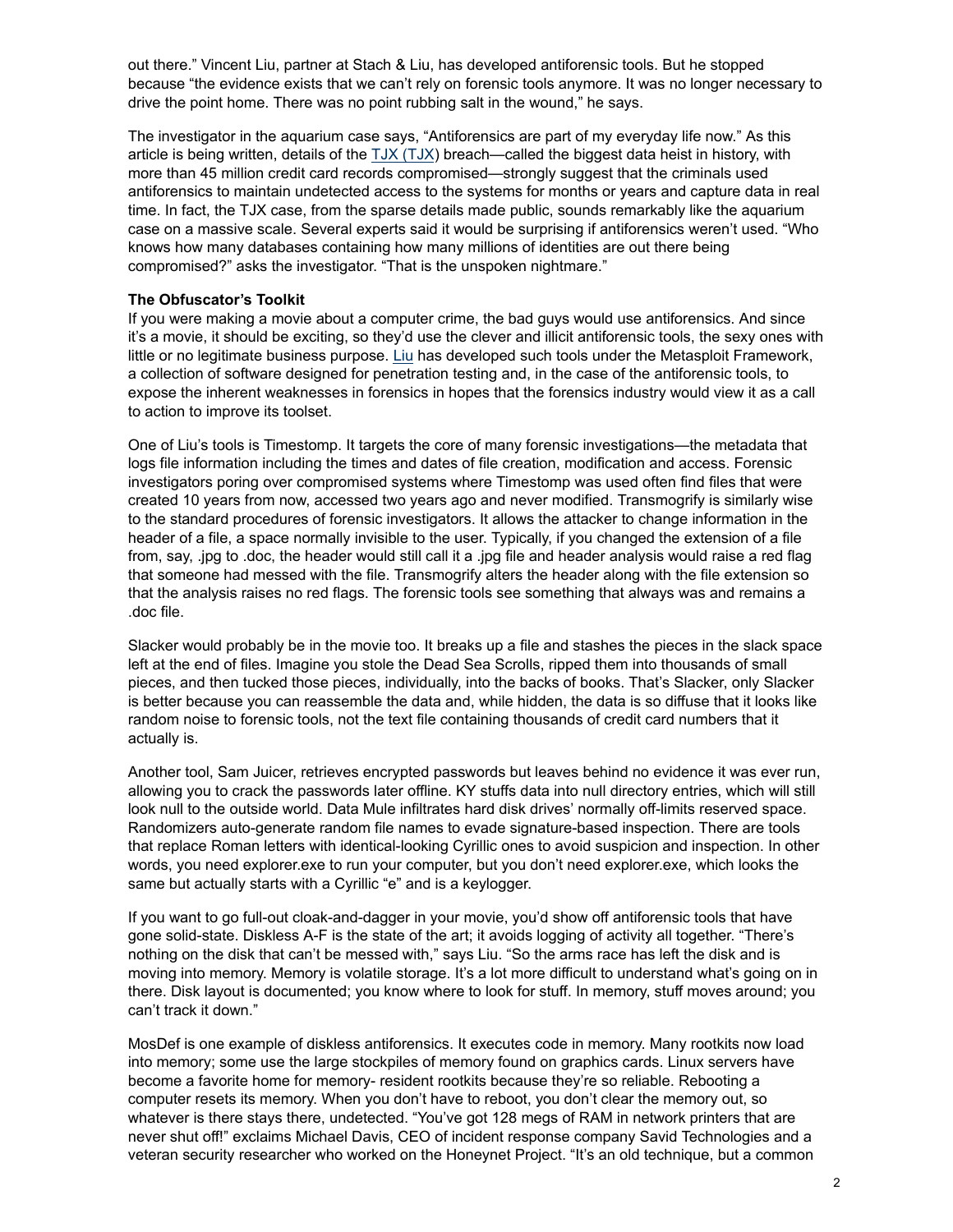one."

## **Antiforensics Tools That Appear Legitimate on First Blush**

Perhaps less sexy—but just as problematic to the forensic investigator—are antiforensic tools that fall into a gray middle on the spectrum of legitimacy. These include tools like packers, which pack executable files into other files. In the aquarium case, the criminal most likely used a packer to attach his rootkit to the audio file. Binders bind two executables into one, an especially dangerous tool when one of the executables is legitimate. I might have no concern clicking on firefox.exe, for example, but it could very well be bound to keylogger.exe. Virtualization is a popular trend in IT now, because it allows one machine to run many environments. Hackers simply apply the principle to their jobs; one of the virtual environments borrowing the hardware becomes theirs.

Steganography—hiding data in other data—has legitimate uses for the privacy conscious, but then criminals breaking into systems are privacy conscious too. A great way to transport data you're not supposed to have is to hide it where it will generate no suspicion, like in photos of executives that the marketing department keeps on the network. (Disagreement reigns over the prevalence of steganography as an antiforensic technique in practice; no one disputes its capabilities or increasing ease of use, though). Disk wiping systems are valuable for refreshing and decommissioning hard disks on machines, and boosting performance. But they also serve the criminal who needs to erase his digital tracks. Some data wiping programs have been tuned to thwart the specific programs that criminals know are popular with forensic investigators, like EnCase, and they are marketed that way.

The most prosaic antiforensic tools are also the most common. Security software like encryption and VPN tunneling serve as foundations of the criminal hacker's work once he's infiltrated a system. "In one case, we found a large retail database that was compromised," says Sartin. "And the first thing the hackers did when they got there was install a client VPN," and at that point, they became virtually invisible. Another classic antiforensic technique is to partition a hard drive and encrypt one section of it, then partition that partition and encrypt a subsection of that. "Any data in that second partition I can deny ever existed," says Henry. "Then the bad guy who is caught gives up the password or key for the first partition, which typically contains only moderately bad stuff. The really bad stuff is in the second partition, but the investigators have no clue it's there. Forensic tools wouldn't see the second partition; it would look like random trash."

These techniques are not sexy—they might not make it into the movie—but in some ways they're actually the most problematic antiforensic tools, because there are excellent reasons to continually improve encryption, secure remote access, disk partitioning and virtual environments. Better encryption stands to protect data and privacy. Secure tunnels make remote business over the Internet feasible. Virtualization is an efficiency boon. And yet, improving these products also happens to improve the criminal's antiforensic toolkit in lockstep.

This list is only a sample of the tools used for antiforensics. Many others do clever things, like block reverse engineering of code or purposefully leave behind misleading evidence to send forensic investigators down the wrong path, wasting their time and money. Taken at its most broad, antiforensics even extends to physical techniques, like degaussing hard drives or taking a sledgehammer to one. The portfolio of techniques available, for free or for a low cost, is overwhelming.

An antiforensic pioneer and hacker who calls himself the Grugq (sounds like "grug") says he once presented this kind of primer on antiforensics to the police's largest computer forensics unit in London. "It was packed with all these mean-looking coppers," he recalls. "And here I am, this computer security guy saying, 'You're all [screwed] and there's nothing you can do about it.' When I finished, it was quiet. Only one person raised his hand. Scary geezer. Six-two, shaved head. Tattoos all over his arms. I thought he might thump me.

"But he stood up and looked like he was about to cry. All he said was, 'Why are you doing this?'"

#### **Why Are They Developing Antiforensic Tools?**

As long as five years ago, Grugq was creating antiforensic tools. Data Mule is one in his package that he calls the Defiler's Toolkit. Likewise, Liu developed Timestomp, Slacker and other tools for the Metasploit Framework. In fact, a good portion of the antiforensic tools in circulation come from noncriminal sources, like Grugq and Liu and plain old commercial product vendors. It's fair to ask them,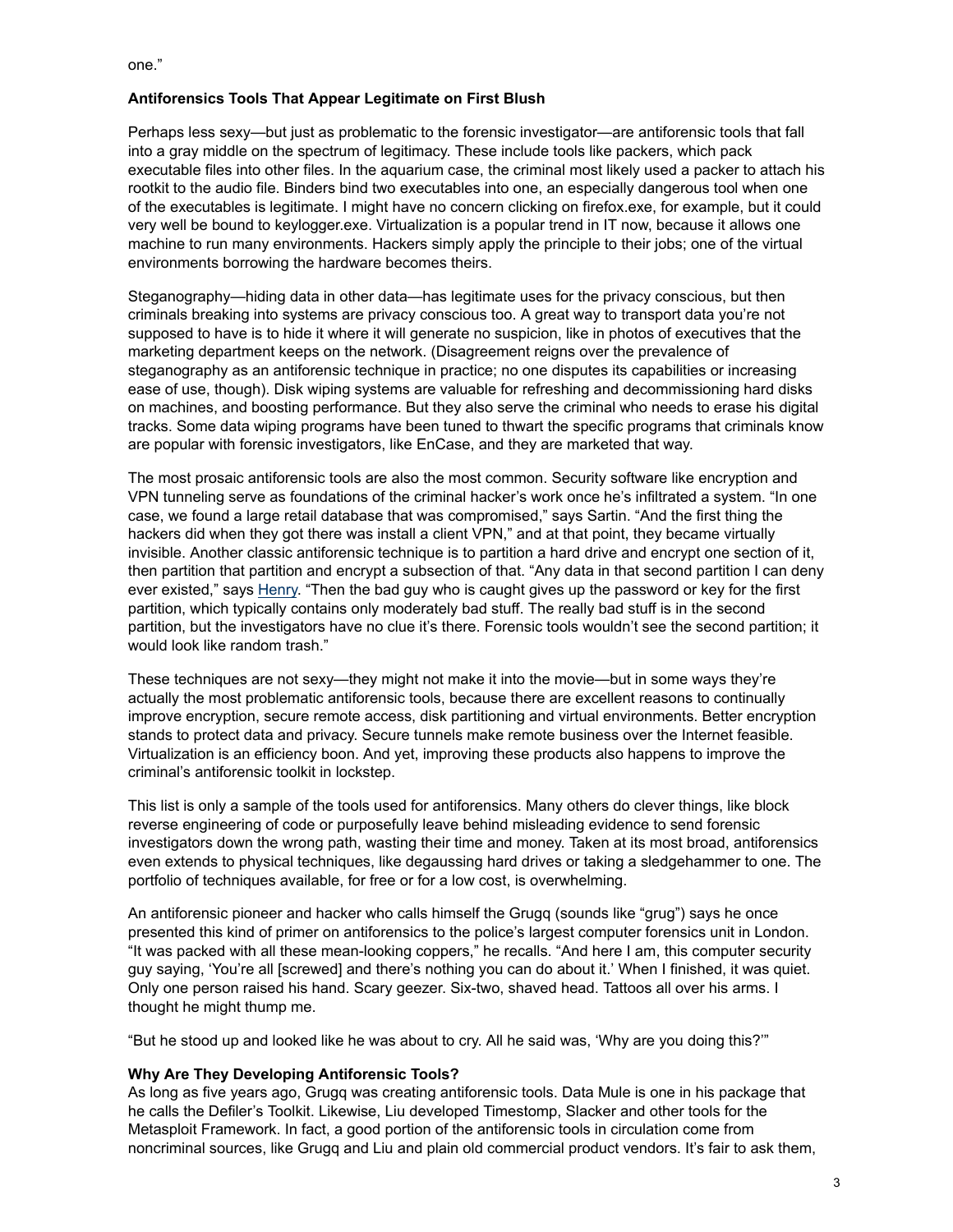as the overwhelmed cop in London did, why develop and distribute software that's so effective for criminals?

Grugq's answer: "If I didn't, someone else would. I am at least pretty clean in that I don't work for criminals, and I don't break into computers. So when I create something, it only benefits me to get publicity. I release it, and that should encourage the forensics community to get better. I am thinking, Let's fix it, because I know that other people will work this out who aren't as nice as me. Only, it doesn't work that way. The forensics community is unresponsive for whatever reason. As far as that forensic officer [in London] was concerned, my talk began and ended with the problem."

#### **Antiforensics Tools Reveal Vulnerabilities in Computer Forensics Tools**

Liu agrees but takes it further. He believes developing antiforensics is nothing less than whistle-blowing. "Is it responsible to make these tools available? That's a valid question," he says. "But forensic people don't know how good or bad their tools are, and they're going to court based on evidence gathered with those tools. You should test the validity of the tools you're using before you go to court. That's what we've done, and guess what? These tools can be fooled. We've proven that."

For any case that relies on digital forensic evidence, Liu says, "It would be a cakewalk to come in and blow the case up. I can take any machine and make it look guilty, or not guilty. Whatever I want."

Liu's goal is no less than to upend a legal precedent called the presumption of reliability. In a paper that appeared in the Journal of Digital Forensic Practice, Liu and coauthor Eric Van Buskirk flout the U.S. courts' faith in digital forensic evidence. Liu and Van Buskirk cite a litany of cases that established, as one judge put it, computer records' "prima facie aura of reliability." One decision even said computer records were "uniquely reliable in that they were computer-generated rather than the result of human entries." Liu and Van Buskirk take exception. The "unfortunate truth" they conclude, is that the presumption of reliability is "unjustified" and the justice system is "not sufficiently skeptical of that which is offered up as proof."

It's nearly a declaration that, when it comes to digital information, there's no such thing as truth. Legally anyway. As Henry likes to put it, "Antiforensic tools have rendered file systems as no longer being an accurate log of malicious system activity."

Computer forensics in some ways is storytelling. After cordoning off the crime scene by imaging the hard drive, the investigator strings together circumstantial evidence left at the scene, and shapes it into a convincing story about who likely accessed and modified files and where and when they probably did it. Antiforensics, Liu argues, unravels that narrative. Evidence becomes so circumstantial, so difficult to have confidence in, that it's useless. "The classic problem already with electronic crimes has been, How do you put the person you think committed a crime behind the guilty machine they used to commit the crime?" says Brian Carrier, another forensic researcher, who has worked for the Cerias infosecurity research program at Purdue University. Upending the presumption of reliability, he says, presents a more basic problem: How do you prove that machine is really guilty in the first place? "I'm surprised it hasn't happened yet," says Liu. "But it will."

Under the current computing infrastructure, data is untrustworthy, then. The implications of this, of courts limiting or flat-out denying digital forensics as reliable evidence, can't be understated. Without the presumption of reliability, prosecution becomes a more severe challenge and thus, a less appealing option. Criminals reasonably skilled with antiforensics would operate with a kind of de facto legal immunity.

#### **Making It Not Worth It**

Despite all that, casting doubt over evidence is just a secondary benefit of antiforensics for criminals. Usually cases will never get to the legal phase because antiforensics makes investigations a bad business decision. This is the primary function of antiforensics: Make investigations an exercise in throwing good money after bad. It becomes so costly and time-consuming to figure out what happened, with an increasingly limited chance that figuring it out will be legally useful, that companies abandon investigations and write off their losses. "Business leaders start to say, 'I can't be paying \$400 an hour for forensics that aren't going to get me anything in return,'" says Liu. "The attackers know this. They contaminate the scene so badly you'd have to spend unbelievable money to unravel it. They make giving up the smartest business decision."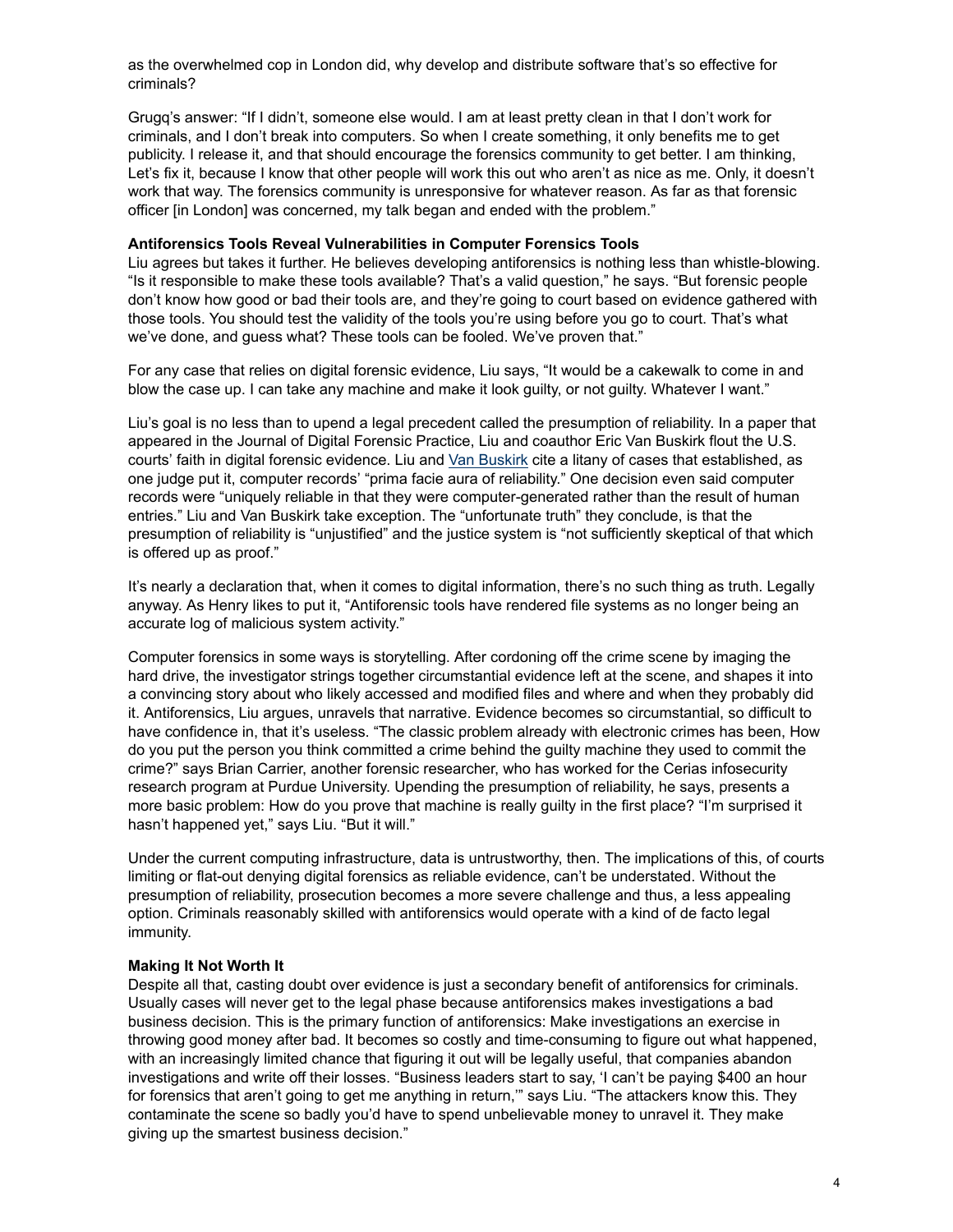"You get to a point of diminishing returns," says Sartin. "It takes time to figure it out and apply countermeasures. And time is money. At this point, it's not worth spending more money to understand these attacks conclusively."

One rule hackers used to go by, says Grugq, was the 17-hour rule. "Police officers [in London's forensics unit] had two days to examine a computer. So your attack didn't have to be perfect. It just had to take more than two eight-hour working days for someone to figure out. That was like an unwritten rule. They only had those 16 hours to work on it. So if you made it take 17 hours to figure out, you win." Since then, Grugq says, law enforcement has built up 18-month backlogs on systems to investigate, giving them even less time per machine.

"Time and again I've seen it," says Liu. "They start down a rat hole with an investigation and find themselves saying, 'This makes no sense. We're not running a business to do an investigation.' I've seen it at Fortune 100s. The company says, 'We think we know what they got and where. Let's close it up.' Because they know that for every forensic technique they have, there's an antiforensic answer. Unfortunately, the converse isn't true."

#### **The Rise of Antiforensics Tools Will Force Computer Investigators to Change**

By now, it should be clear why Henry of Secure Computing has been giving a presentation called "Anti-Forensics: Considering a Career in Computer Forensics? Don't Quit Your Day Job." The state of forensics certainly sounds hopeless, and Henry himself says, "The forensics community, there's not a hell of a lot they can do."

But in fact there's some hope. Carrier says, "Yes, it makes things a lot harder, but I don't think it's the end of the world by any means." What can start to turn the tables on the bad guys, say these experts and others, is if investigators embrace a necessary shift in thinking. They must end the cat-and-mouse game of hack-defend-hack-defend. Defeating antiforensics with forensics is impossible. Investigations, instead, must downplay the role of technology and broaden their focus on physical investigation processes and techniques: intelligence, human interviews and interrogations, physical investigations of suspects' premises, tapping phones, getting friends of suspects to roll over on them, planting keyloggers on suspects' computers. There are any number of ways to infiltrate the criminal world and gather evidence. In fact, one of the reasons for the success of antiforensics has been the limited and unimaginative approach computer forensic professionals take to gathering evidence. They rely on the technology, on the hard disk image and the data dump. But when evidence is gathered in such predictable, automated ways, it's easy for a criminal to defeat that.

"I go back to my background as a homicide detective," says the investigator in the aquarium case. "In a murder investigation, there is no second place. You have to win. So you come at it from every angle possible. You think of every way to get to where you want to go. Maybe we can't find the source on the network with a scanning tool. So you hit the street. Find a boss. His boss. His boss. You find the guy selling data on the black market. The guy marketing it on [Internet Relay Chat]. You talk to them. They're using stego? Maybe we drop some stego on them. The techniques used in physical investigations are becoming increasingly important."

Indeed, if one looks back on some of the major computer crimes in which suspects were caught, one will notice that rarely was it the digital evidence that led to their capture. In the case of Jeffrey Goodin of California, the first ever under the Can-Spam Act, it was a recorded phone call with a friend who had flipped on the suspect that led to the conviction. In the case of the Russian botnet operators who had extorted millions from gaming sites, it was an undercover operation in which a "white hat" hacker befriended the criminals. In the United Kingdom, says Grugq, the police are using social modeling to try to penetrate antiforensics used on mobile phones for drug dealing. "The police's goal is to get a confession," he says. "They don't care if they have compelling evidence off the disk." In the TJX case, the only arrests made to date are based on purchases of exorbitant gift cards at the company's retail stores, caught on tape.

It will be the interviews with those people, and not system analysis, that will lead to more information and, potentially, more arrests in the case.

"Every successful forensics case I've worked on turned into a physical security investigation," says Bill Pennington, a researcher at White Hat Security and veteran technical forensics investigator. "In one case, it was an interview with someone who turned on someone else. You layer the evidence. Build it